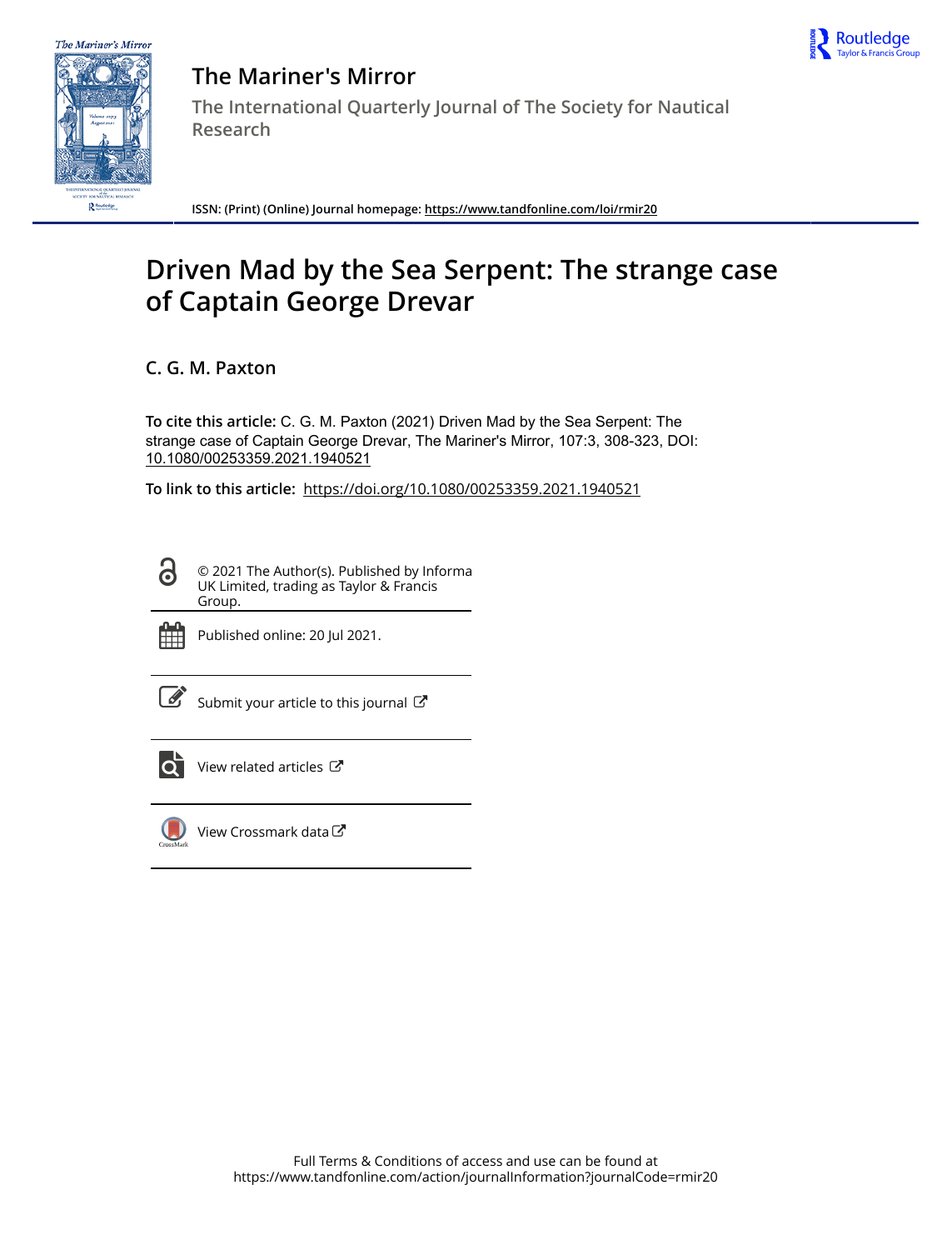http://dx.doi.org/10.1080/00253359.2021.1940521 © 2021 The Author. Published by Informa UK Limited, trading as Taylor & Francis Group.\*

*The Mariner's Mirror 107:3 (August 2021), 308–323*

# **Driven Mad by the Sea Serpent: The strange case of Captain George Drevar**

# *C. G. M. Paxton*

In 1881 George Drevar, a merchant captain who had survived a shipwreck in the Cape Verde Islands, was tried at the Old Bailey for libel and threatening the life of the Commissioner of Wreck, Henry Cadogan Rothery, in part because of a disagreement over the existence of the great sea serpent. This article explains the background to the trial, including Drevar's own sea serpent sightings, the trial's eventual outcome and some later related events in Drevar's life. Drevar's actions seem to have been driven by mental illness caused by the stress of shipwreck coupled with a fervent religiosity with regard to the sea serpent.

**Key words:** sea serpents, cryptozoology, sea monsters, eyewitness testimony, *Pauline*, *Norfolk*, mental health, sperm whales

In May 1881 a rather curious case came before the Central Criminal Court (the Old Bailey) in London.1 Captain George Drevar of the merchant marine was accused of sending threatening letters to the Commissioner of Wreck, Mr Henry Cadogan Rothery, who had presided over an inquest into the grounding of the ship *Norfolk*, captained and possibly part-owned by Drevar, in 1879 on Hartwell Reef, off Boa Vista, in the Cape Verde Islands, which had resulted in the suspension of Drevar's captain's licence.<sup>2</sup> Drevar seems to have strongly resented the outcome of the enquiry, which he regarded as unfair. But the outcome of the wreck enquiry was not Drevar's sole bone of contention with the commissioner.

Some evidence was given showing that the prisoner believed in the existence of the sea serpent, and the prisoner himself stated that his conduct had been partly induced by the insults he had received from Mr Rothery, because he 'was doing the Almighty's work in making his wonders known'.3

Drevar was clearly under great strain in this period, exacerbated by the fact the *Norfolk* was (possibly) uninsured. He proceeded, rather unwisely, to harass the commissioner by sending letters which apparently threatened Rothery with murder.4 Naturally, after a while, such activity came to the attention of the authorities.

<sup>1</sup> *The Times*, 7 May 1881.

<sup>2</sup> Rothery, 'Norfolk', *Board of Trade Wreck Report* 119-121.

<sup>3</sup> *The Times*, 26. Apr. 1881; *Nottingham Evening Post*, 26 Apr. 1881.

<sup>4</sup> *The Times*, 12Apr. 1881.

<sup>\*</sup> This is an Open Access article distributed under the terms of the Creative Commons Attribution-NonCommercial-NoDerivatives License (http://creativecommons.org/licenses/by-nc-nd/4.0/), which permits non-commercial re-use, distribution, and reproduction in any medium, provided the original work is properly cited, and is not altered, transformed, or built upon in any way.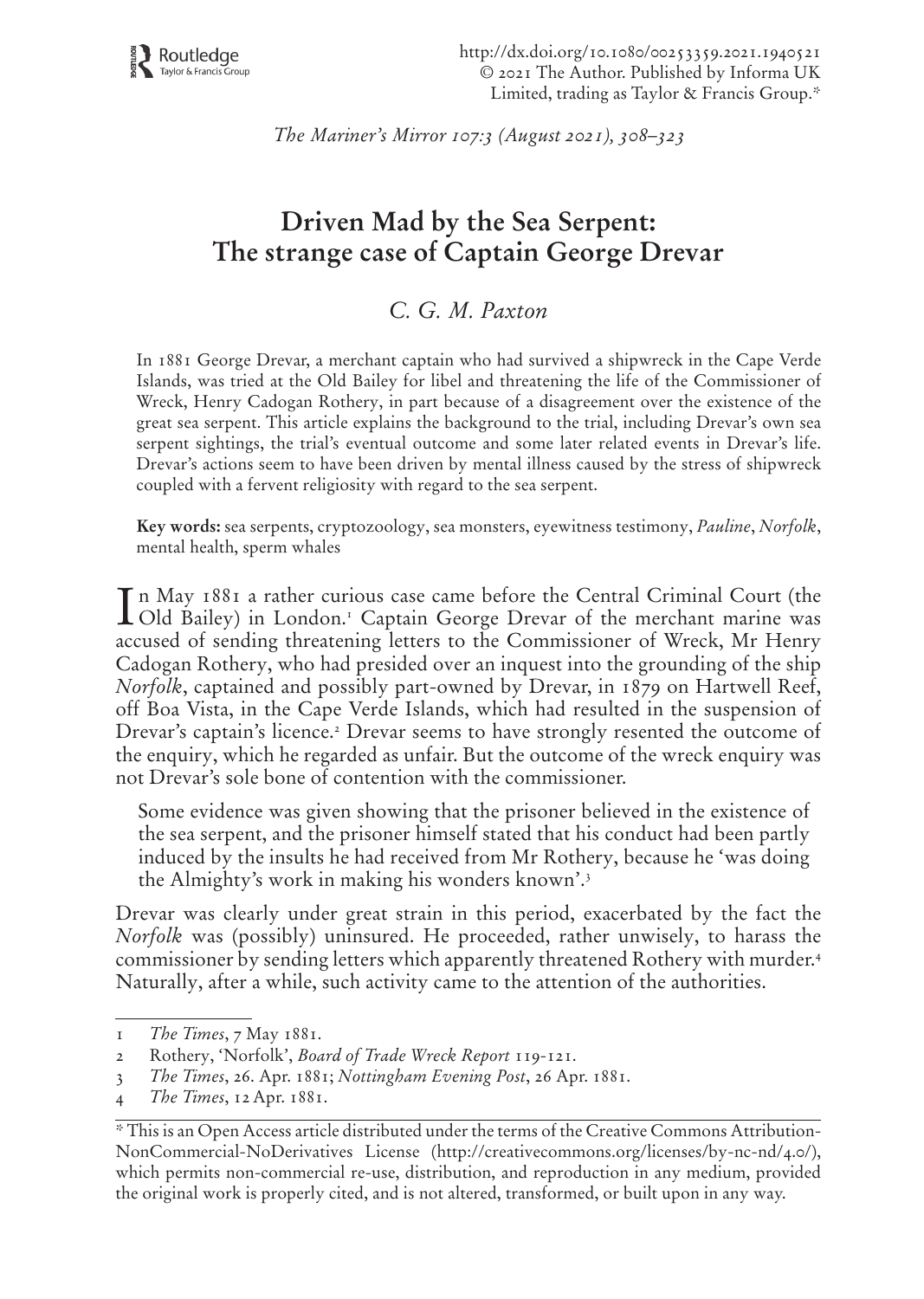Notwithstanding his threats of murder, Drevar's belief in the great sea serpent was not wholly irrational for he had seen one, twice, experiences which appear to have aroused such passions in him to lead to the Old Bailey.

This article explores the curious and little-known case of Drevar, which has never, to the author's knowledge, been fully told. The origin of his obsession with sea serpents is discussed and different explanations for his sea serpent encounters are assessed. The circumstances and outcome of his trial are detailed, as far as can be known, and his subsequent biography is discussed in so far as it relates to his biological interests.

#### **Sea serpents in the late nineteenth century**

Great sea serpents (hereafter just 'sea serpents', as opposed to the scientifically recognized bona fide small sea snakes of the family Hydrophidae) have been reported since antiquity.5 By the mid- to late nineteenth century, many scientists were sceptical about the existence of giant sea serpents but authors of popular science/natural history were more sympathetic.<sup>6</sup> Sea serpents were serpentiform, that is serpent-shaped, but this did not necessarily mean they were thought to be actual snakes and there were debates as to what animals great sea serpents would be if they actually existed.

### **Before the sea serpent**

An incomplete account of Drevar's life was given in the *Australian Star* in 1888.7 He is described both as  $54$  and  $64$  years old on his death in 1890 but was apparently  $48$ when tried in 1881.<sup>8</sup> Drevar by his own account first went to sea in 1848 and so must have been between 12 and 22 years old.9 He is described by *The Times* in 1876 as a 'scotchman', but no record of a relevant George Drevar in the National Records of Scotland can be found. 10 A George Drevar, born in Dublin in 1833, who became an apprentice in 1849 and who received his second- and first-mate certificates in 1856 and 1857 respectively, may be the same man. By 1855, by his own account in 1888, Drevar was a second mate and subsequently had his first experience of shipwreck. He was stranded for six months on the island of Agalega in the Mauritius group.<sup>11</sup> The wrecked vessel appears to have been the *Margaret* which was reported by the *Mauritius Commercial Gazette* of 23 January 1856 as being 'recently' wrecked in Agalega.12 He then 'commanded a brig on the Australian coast named after myself' between 1862 and 1863.13 By late 1863, he was in England and he took the *Shamrock*  (only 28 tons register apparently) from Plymouth to Cuba. In 1864 he was master

<sup>5</sup> See Heuvelmans, *In the Wake of the Sea-serpents* for a history.

<sup>6</sup> See, for example, *The Times,* 14 Nov. 1848 and 12 Jan. 1893; Gosse, *The Romance of Natural History* and Wilson, *Leisure Time Studies*.

<sup>7</sup> *Australian Star*, 23 Jan. 1888.

<sup>8</sup> *Evening News (Sydney)*, 3 Jan. 1890; *Brisbane Courier,* 7 Jan. 1890; *The Times*, 7May 1881.

<sup>9</sup> *Australian Star*, 23 Jan. 1888.

<sup>10</sup> *The Times*, 16 Sep. 1876.

<sup>11</sup> *Australian Star*, 23 Jan. 1888.

<sup>12</sup> *Adelaide Times*, 10 Mar. 1856.

<sup>13</sup> *Australian Star*, 23 Jan. 1888.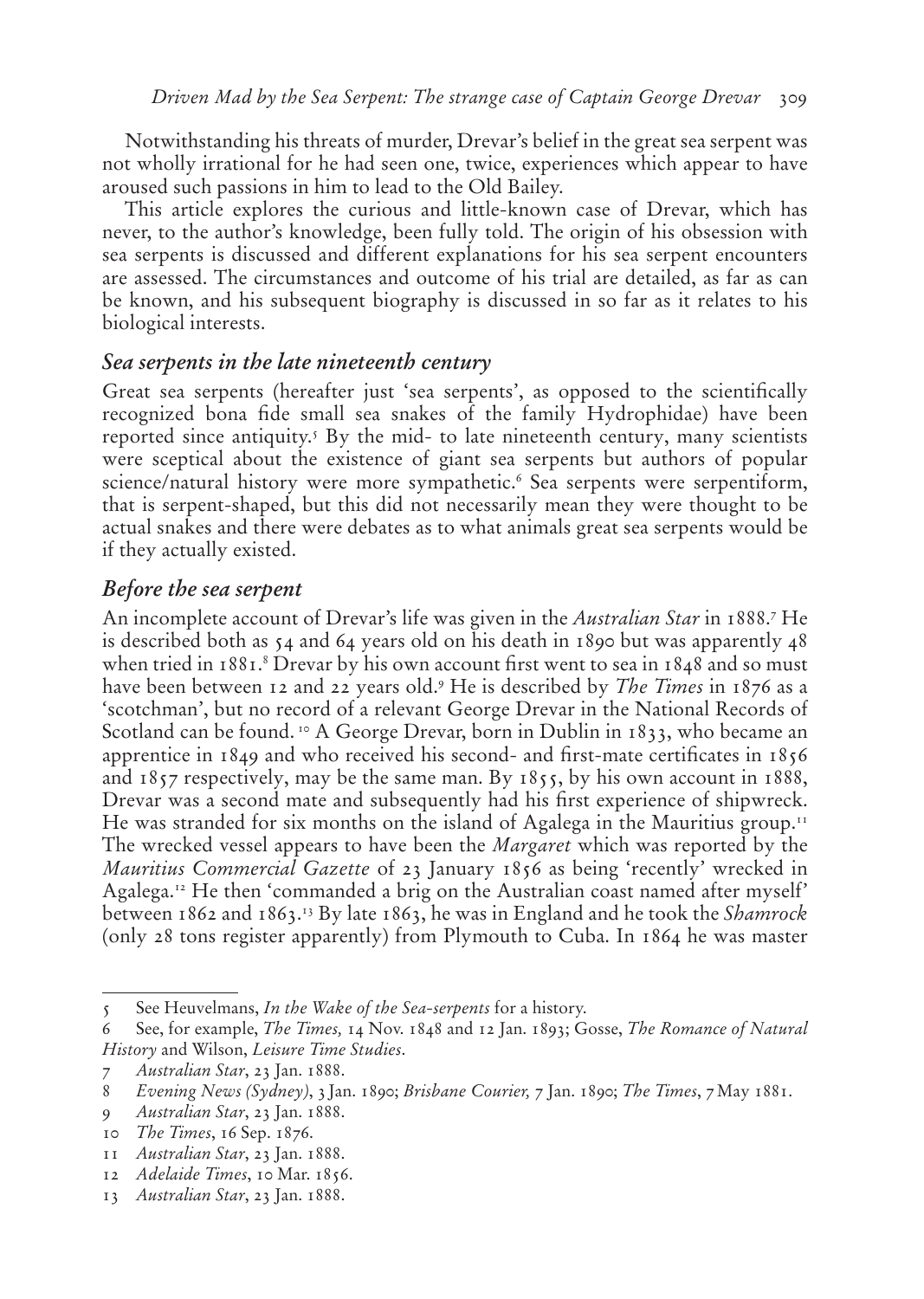

*Figure 1 Navy chaplain E. L. Penny's drawing of the 'Pauline' encounter as it appeared in the 'Illustrated London News' on 20 November 1875*

of the *Deva* out of Wangaroa, Australia.14 By 1870 he commanded the *Como* 'which foundered in mid-ocean' because of shifting cargo, causing the crew to abandon ship.<sup>15</sup>

#### **Captain of the 'Pauline'**

By June 1871 Drevar was captain of the *Pauline,* an American-built barque of 587 tons, principal owner G. C. Trufant.16 In the summer of 1875 the *Pauline* left Newcastle en route for Zanzibar with a cargo of coal for HMS *London*. 17 This required crossing the Atlantic, presumably to take advantage of the north-easterly trade winds, so in July 1875 the *Pauline* found itself off the coast of Cape Sao Roque, Brazil where it encountered the great sea serpent.

The earliest published account of the encounter occurs on 17 November 1875 when *The Scotsman* quoted the Zanzibar correspondent of the *Western Morning News* that the *Pauline* had arrived in Zanzibar in October and the crew had spoken to naval officers there and they 'were convinced of the truth of the story'.<sup>18</sup> A fuller account, albeit second-hand, comes in a letter and sketch sent to the *Illustrated London News* by Reverend E. L. Penny, chaplain to HMS *London* who had met the crew of the *Pauline* on their arrival in Zanzibar (figure 1). He may well have been the 'Zanzibar correspondent' of the previous report who was stated to be a naval officer.

#### the great sea-serpent

Our Engraving is an exact representation of a sketch we have received, with the following letter from the Rev. E. L. Penny, M. A., Chaplain to H. M. S. London, at Zanzibar, Oct. 21 :- "I send you herewith a sketch of the great seaserpent attacking a sperm whale, which I have made from the descriptions of the captain and crew of the barque Pauline, and they have, after careful examination, pronounced it to be correct. The whale should have been placed deeper in the

<sup>14</sup> *The South Australian Advertiser*, 1 Mar. 1864

<sup>15</sup> *Shipping and Mercantile Gazette,* 1 Dec. 1870; *Australian Star*, 23 Jan. 1888.

<sup>16</sup> *Shipping and Mercantile Gazette*, 9 Jun. 1871; *Lloyd's Register of Shipping*, 1874.

<sup>17</sup> Drevar, *The Great Sea Serpent and Sperm Whale Conflict*.

<sup>18</sup> *The Scotsman*, 17 Nov. 1875.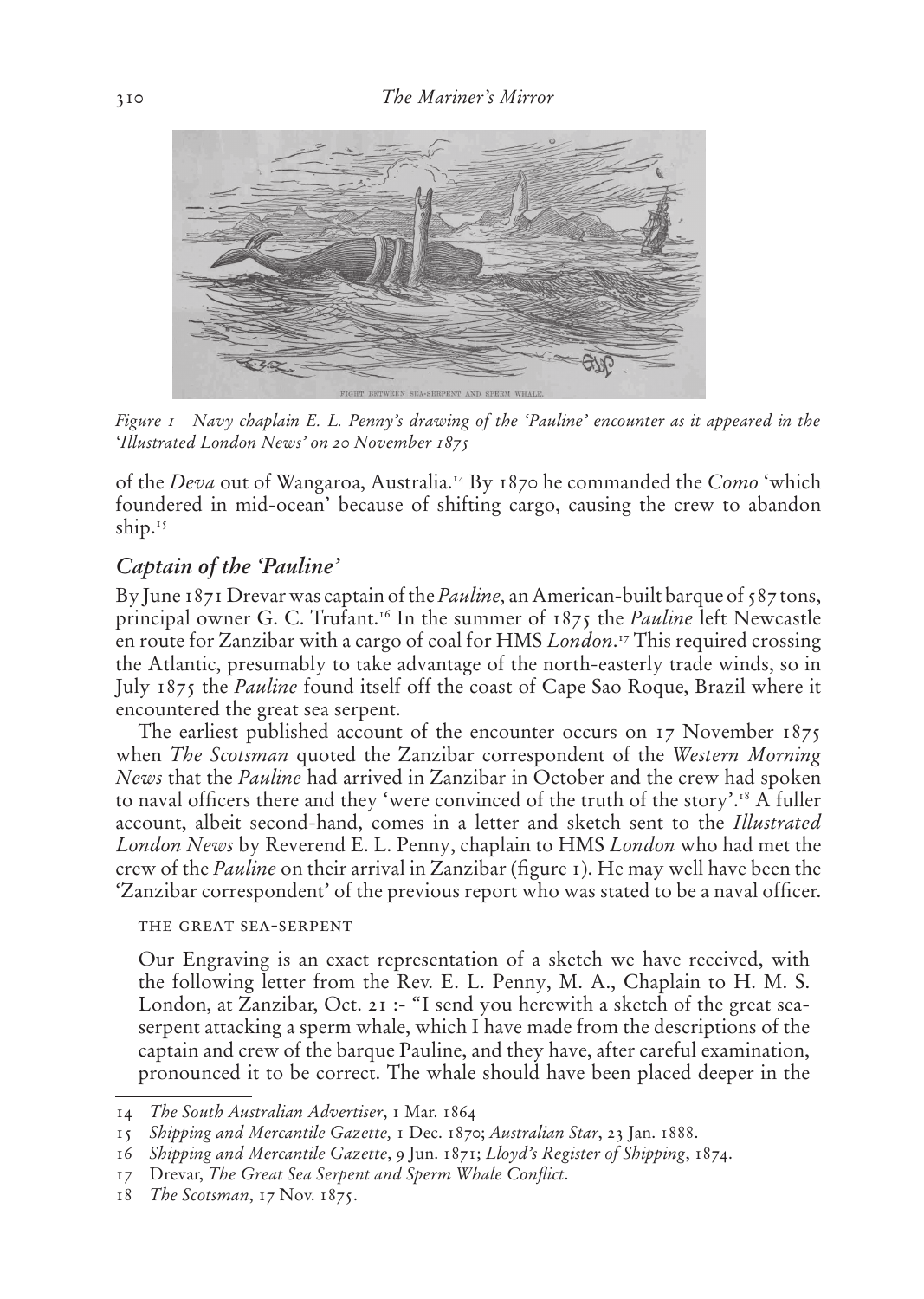water, but I should then have been unable to depict so clearly the manner in which the animal was attacked."

"Captain Drevar, of the barque Pauline, bound with coals for her Majesty's naval stores at Zanzibar, when in lat. 5 deg. 13 min. S., long. 35 deg. W., on July 8 last, observed three very large sperm whales, and one of them was gripped round the body, with two turns, by what appeared to be a huge serpent. Its back was of a darkish brown and its belly white, with an immense head and mouth, the latter always open; the head and tail had a length beyond the coils about 30 ft. ; its girth was about 8 ft. or 9 ft . . .

"On July 13 this or another sea-serpent was again seen, about 200 yards off the stern of the vessel, shooting itself along the surface, 40 ft of its body being out of the water at a time. Again on the same day, it was seen once more, with its body standing quite perpendicular out of the water to the height of 60 ft. This time it seemed as if determined to attack the vessel and the crew and officers armed themselves for self-defence. Captain Drevar is a singularly able and observant man, and those of his crew and officers with whom I conversed were singularly intelligent ; not did any of their descriptions vary from one to another in the least – there were no discrepancies."

This second report agrees with original report except the former stated interestingly that the crew and officers disagreed over the girth where they say the girth was 3 to 4 feet 'with some imagining it larger'.

If the *Pauline* was 20 miles off the coast (as a subsequent account would have it, see below), the coast would not be so readily visible in the image. The coastline is rather more reminiscent of the rocky outline of the island of Fernando de Noronha at  $3^\circ$   $52'$  S.  $32^\circ$   $28'$  W or St Paul's rocks at  $\circ^\circ$   $55'$  N. 29 20' W, rather than the lowrelief coastline of Cape Sao Roque.

On 22 November 1877 several newspapers gave a second-hand account that 'J. H. Lundells' or 'Londells' (in fact Landells), the second officer, had confirmed the report by letter.19 The letter was ultimately reprinted in the *Cornish Telegraph,*  among other newspapers.

Mr. Landells says: ". . . There were several whales altogether, perhaps four or five. They were all large ones, and the largest one was victim in this case. The animal was completely in the toils [*sic*] of the tremendous serpent. It had two complete turns round the body of the whale in the thickest part, and had it completely in its (the serpent's) power. The whale was in an agony either of pain or terror, perhaps both, and was continually throwing itself half out of water.

Judging the whale forty feet in circumference, we estimate the serpent to be 150 feet long. Our theory is that this animal swallows the whale just as boa constrictor does a buffalo; and is actually the more reasonable idea, supposing they were equally dubious. I must finish by saying that we think it not improbable that this is the 'great leviathan' spoken of by Job. Read the account of it as given in the book of Job, and you have the best idea the animal is possible to gain from paper.<sup>20</sup>

<sup>19</sup> *Belfast Telegraph,* 22 Nov. 1875.

<sup>20</sup> *Cornish Telegraph*, 24 Nov. 1875.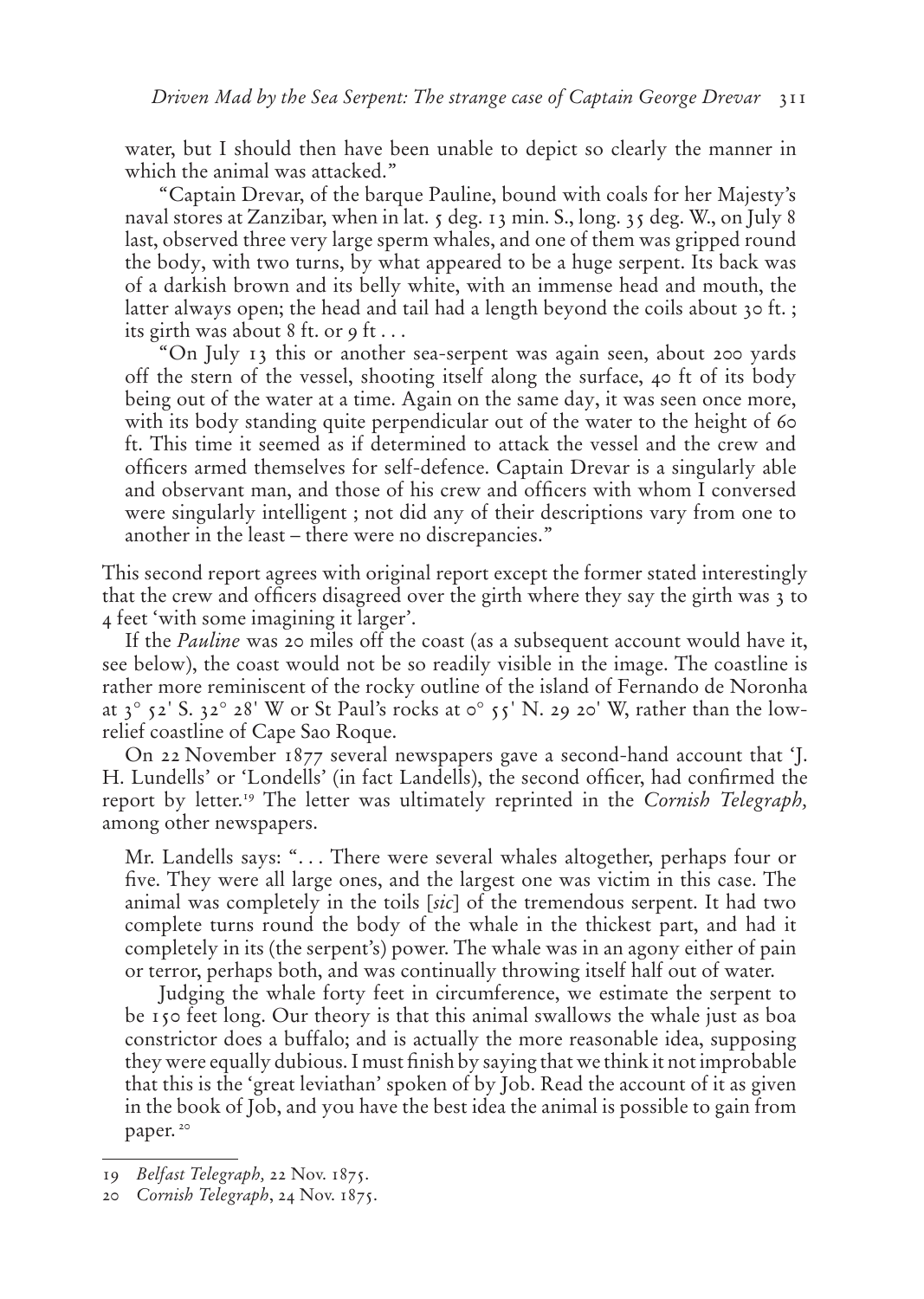The next published first first-hand account of the *Pauline* sea serpent was given in the *Shields Daily News* and is by Drevar himself. Like Landells' account, he only mentions the one encounter.

#### the sea serpent

The following letter has been sent to the Shipping Gazette by Captain George Drevar of the Barque Pauline from Zanzibar:  $-SIM - On$  July 8, 1875, in lat.  $5^\circ$ 13 N [*sic*, it should be south], long. 35 W., Cape San Roque north-east coast of Brazils, bearing W.S.W., distance about 20 miles, at 11 A.M., the weather fine and clear, wind and sea moderate, about one-half mile to windward, we observed some black spots on the water, and a whitish pillar, about 30 feet high, above them. The sea was also splashing up fountain-like several hundred yards around them. At first glance I thought they were breakers, and the pillar a pinnacle rock bleached with the sun; but the pillar fell with a splash, and rose and fell frequently. Good glasses showed me that it was a monster sea snake coiled twice around the body of a large sperm whale, the head and tail part of the snake, each about 30 feet long forming a lever, crushing its victim to death with each revolution, and appearing, as each portion alternatively rose in the air, like the arms of some gigantic windmill, and about the same speed as it would do in a fresh breeze. They both sank about every two minutes, remaining that time under water, and then coming to the surface, both still revolving. The struggle of the whale, and two other whales near at hand lashing the water frantic with excitement, made the sea in their vicinity like a boiling cauldron, and the confused noise was distinctly heard. The struggle lasted about fifteen minutes and finished with the tail portion of the whale elevated straight into the air, waving backwards and forwards, and the tail furiously lashing the water in the last death struggle as it disappeared from our view, and, sinking down head foremost, no doubt was soon gorged at the monster's leisure, and the huge mouthful may at this moment be in the process of digestion, and the monster of monsters in a dormant state. Two of the largest sperm whales I have seen came slowly towards of vessel, their bodies were more than usually elevated out of the water. They were not blowing or making a noise, but seemed quite paralysed from the fearful sight; indeed a cold shiver passed through my frame on witnessing the last agonising struggle of the poor whale, which seemed as helpless in the coils of the serpent as a small bird in the talons of a hawk. Allowing for the two turns around the whale, I think the snake was about 160 feet long and seven or eight feet in the girth. In colour and shape it was like a conger eel. The First and Second Mates and half of the Crew were observers, and I intend, with them, to appear before some authority and testify on the oath the above statement is true.

I am aware that few believe in the existence of the great sea serpent. People think that it should be oftener seen by the numerous vessels always on the ocean; but the north coast of Brazil, noted for its monster reptiles, is also particularly adapted to the growth of sea monsters. It is in mid-torrid zone; the temperature of the water and air seldom below 81 deg; the shore for a thousand miles is bordered by a coral wall or Receife, and numerous banks or reefs lie a considerable distance off the land . . . It may also be allowed that the serpent retains some portion of cunning mentioned in the Scriptures; at least, he shows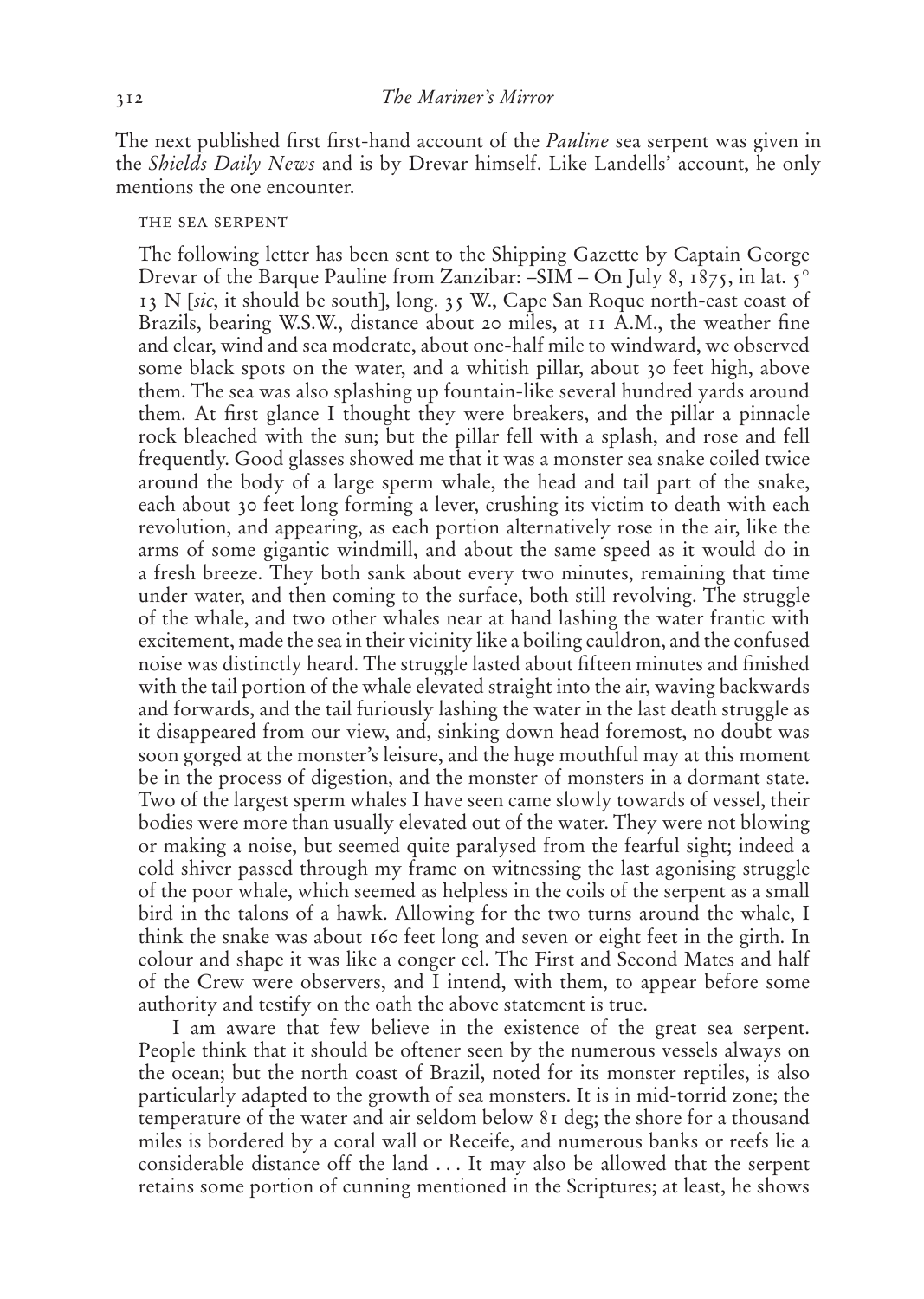wit enough not to leave a secure home and go meandering about the ocean like other fish, to be captured and tortured for men's pleasure or profit. No doubt San Roque is a good feeding ground, it being a landmark for whales leaving the south for the North Atlantic and the warm currents suitable for breeding.<sup>21</sup>

Other second-hand accounts were made, some of which (for example that in the *Daily Telegraph*) were dismissed by Drevar in his 1889 pamphlet as being inaccurate.<sup>22</sup> Drevar then apparently released a statement to the *Englishman* (Calcutta)<sup>23</sup> It has not been possible to locate this directly, but the *Dublin Evening Telegraph* gives a report from an 'Indian paper' supplied by Drevar himself who had just arrived in Cork which agrees with an abbreviated version of the *Englishman* article published in a book in 1883.24. This is a fulsome version with all the material of Drevar's firsthand account above with a lot more commentary which, like Landells' account, makes reference to the serpent being the Leviathan of the book of Job.

The sea serpent account seems to have raised the profile of Drevar such that in August 1876 the *Times* correspondent in Akyab (now Sittwe), Burma (Myanmar), encountered Drevar and found him 'a shrewd, hard headed scotchman' and the crew of the *Pauline* 'a more respectable body of men than the average of merchant crews are now'.25

No more details were forthcoming until 10 and 11 January 1877, when several newspapers published details of an affidavit (of less detail than the previously given reports) sworn before the magistrate T. S. Raffles in Liverpool after the *Pauline* arrived in Liverpool, given by the following personnel: Drevar, Horatio Thompson, Landells, Owen Baker and William Lewarn. Of the second sighting, the affidavit just says the captain and one ordinary seaman saw it. Then, of the final sighting, it says it was seen by the chief officer and three able seamen of whom two gave their names: Thompson and Lewarn*.* It was further stated that

Captain Drevar states that several scientific bodies in London, some time ago, expressed a desire to see him when at his leisure, in order to obtain from him all the information at his disposal. This is the first time he has had the opportunity of disclosing his observations, and for that purpose he intends to proceed to London during the week. $26$ 

The affidavit, with slight alterations, was also reprinted by Drevar in 1889.27 The accounts were widely reprinted in newspapers despite the account being year-old news previously reprinted. There is no record of Drevar addressing any scientific societies in this time although he corresponded with some scientists notably Philip H. Gosse (the author of *The Romance of Natural History*) in 1877 and later Albert Günther, curator at the Natural History Museum, 'after I settled in London', so

<sup>21</sup> *Shields Daily News*, 29 Nov. 1875.

<sup>22</sup> *Daily Telegraph & Courier,* 22 Nov. 1875.

<sup>23</sup> Drevar, *The Great Sea Serpent and Sperm Whale Conflict.*

<sup>24</sup> *Dublin Evening Telegraph*, 2 Jan. 1877; Gould, *Mythical Monsters*

<sup>25</sup> *The Times*, 16 Sep. 1876.

<sup>26</sup> *Liverpool Mercury*, 11 Jan. 1877.

<sup>27</sup> Drevar, *The Great Sea Serpent and Sperm Whale Conflict.*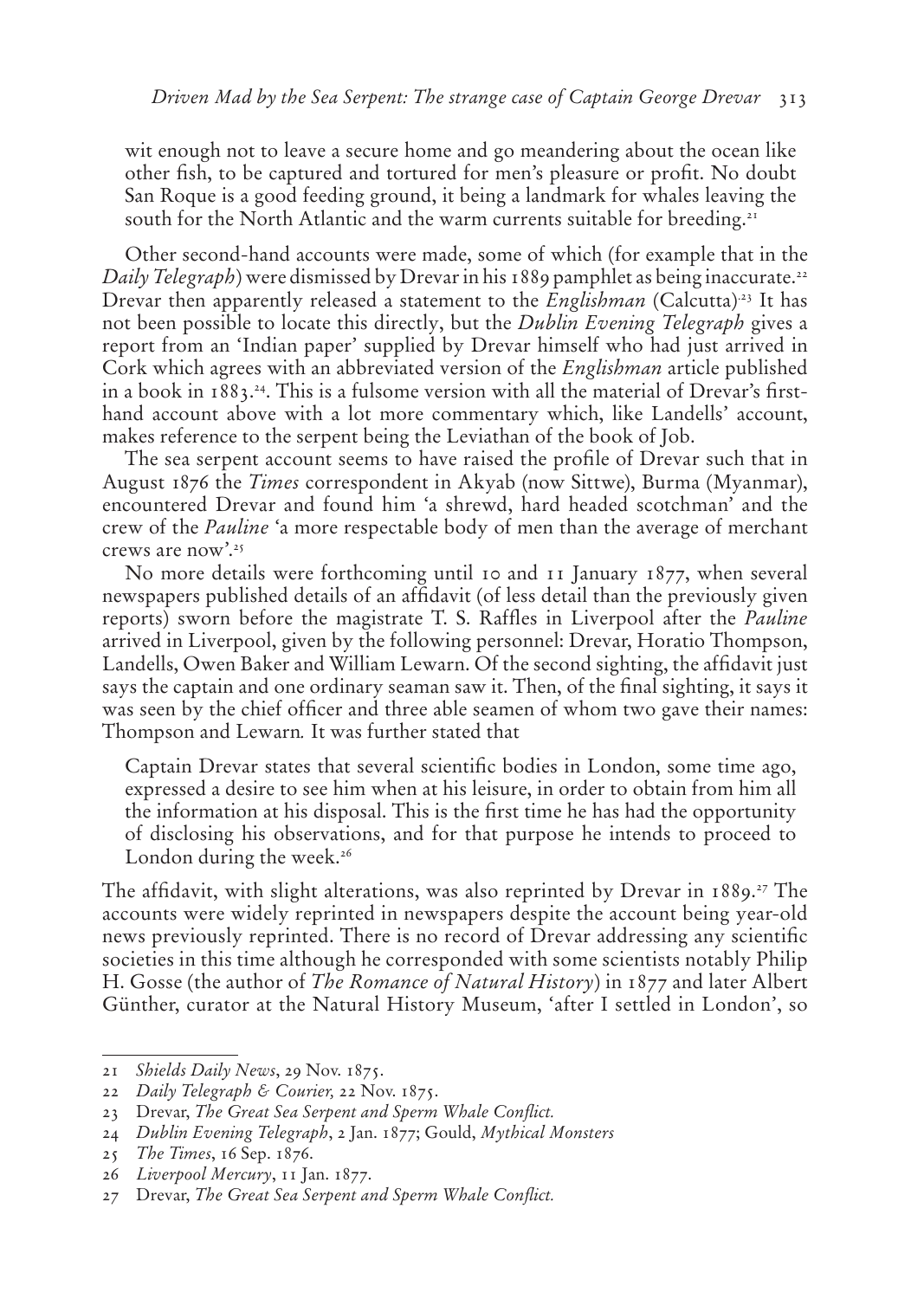

*Figure 2 Drevar's own sketches of the 'Pauline' sea serpent from the 'Graphic', 27 January 1877*

presumably the period  $1880-2.^{28}$ 

Later in the month, courtesy of *The Graphic,* we get Drevar's own sketches of the *Pauline* incident (figure 2).<sup>29</sup> A final account of the sea serpent encounters was a privately published booklet by Drevar from 1889, which also describes the encounter in words almost the same as the original Indian account.<sup>30</sup> The encounter is now 11 miles off the cape, the serpent is now 8 or 9 feet in girth and 160 to 170 ft in estimated total length. Urcas Rocks of the newspaper account are now identified as Urca de Monohota (now Urca Minoto) off the north-east coast of Brazil.

Drevar made another comment on his sighting around 1883 in a letter to the naturalist Henry Lee, the author of *Sea Monsters Unmasked:*

You may rely on my report as strictly true, and in no way exaggerated. I called the second officer out of his bed to witness the conflict, and he remarked at the time that had the occurrence been further off he would have concluded that it was a sword-fish and a thrasher [*sic*, presumably a thresher shark is meant] fighting a whale, which he thought he saw on his first voyage to sea. Several shipmasters told me that they had seen the same conflict near the locality that I saw it, but had not been close enough to see the coils; they thought it was two separate fish fighting the whale, but were satisfied that it might have been the head and tail portion of a huge serpent about the whale. $3<sup>T</sup>$ 

Subsequent zoological comment on what Drevar reported varied. The descriptions are a little contradictory. The serpent was a white pillar but also dark above and similar in colour to a conger eel, which is countershaded (i.e. coloured dark in the dorsal surface and lighter on the ventral surface). If the *Pauline* was 20 miles off Cape Sao Roque, it might have been just over the continental shelf edge in the deep water of the South Atlantic. Therefore the sperm whale could have been feeding on the giant squid *Architeuthis.* The coils of the sea serpent would be the arms or tentacles of *Architeuthis.* This would be reconcilable with 'arms of a gigantic windmill'. However, the tentacles of *Architeuthis* do not reach a length of 150 ft.<sup>32</sup> This suggestion was originally made by naturalist Henry Lee in 1883 and would explain the reported countershading.33 However, if the *Pauline* was only 11 miles off the coast then it would be on the shelf and therefore unlikely, but not impossible, for

<sup>28</sup> *London Evening Standard*, 14 Aug. 1883.

<sup>29</sup> *The Graphic*, 27 Jan. 1877.

<sup>30</sup> Drevar, *The Great Sea Serpent and Sperm Whale Conflict*.

<sup>31</sup> Lee, *Sea Monsters Unmasked*, 423.

<sup>32</sup> Paxton, 'Unleashing the Kraken'

<sup>33</sup> Lee, *Sea Monsters Unmasked*.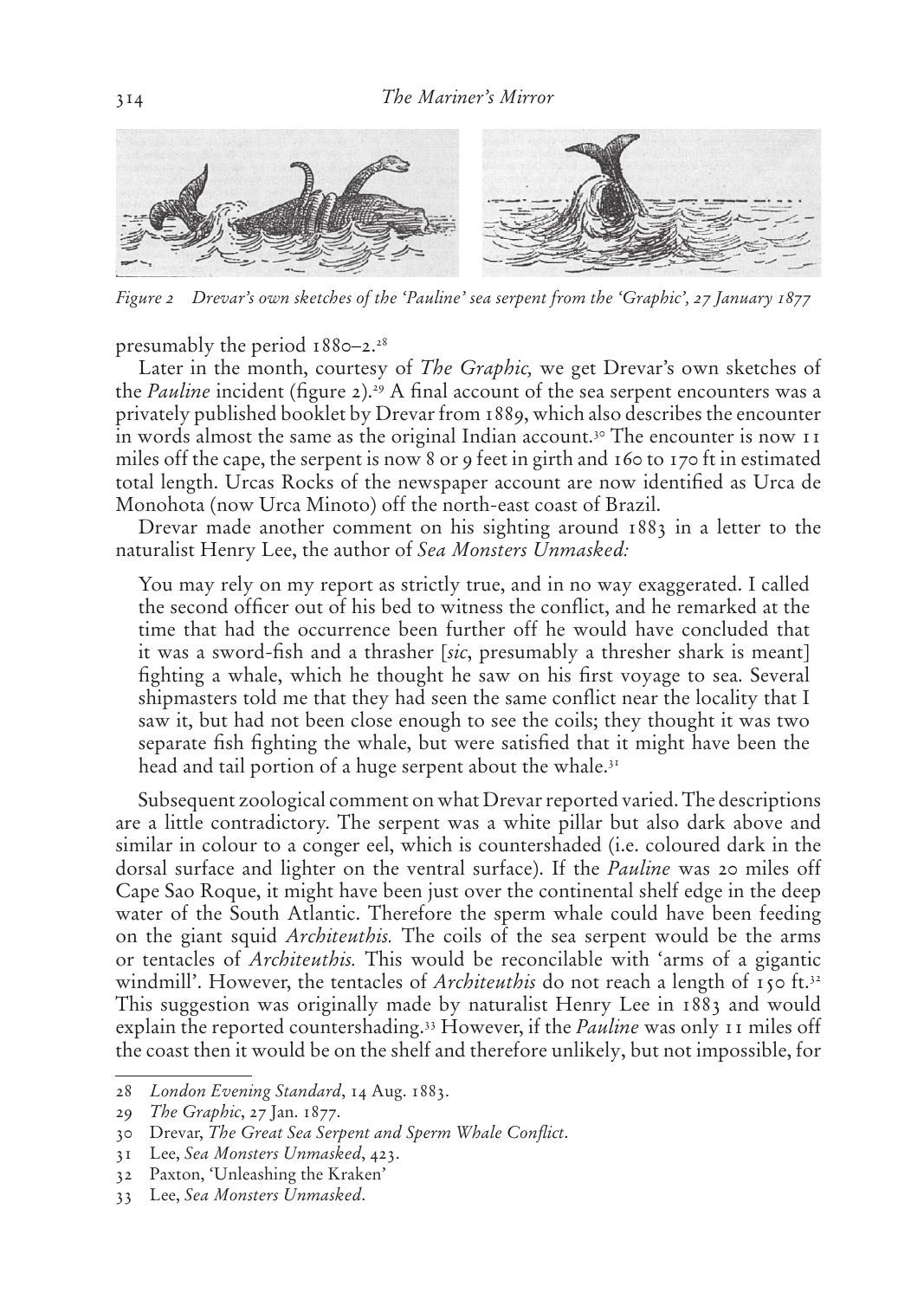| Table 1                    |                    |                | A comparison of different hypotheses for the morphology of the Drevar serpent |                       |                         |                                    |                |
|----------------------------|--------------------|----------------|-------------------------------------------------------------------------------|-----------------------|-------------------------|------------------------------------|----------------|
| Feature                    | <b>Noted</b>       | Giant          | Sperm whale                                                                   | Mating                | Hump                    | Sperm                              | Basilo-        |
| (of 'serpent') by          |                    | snake          | and giant                                                                     | sperm                 | back                    | whales                             | saurus         |
|                            | Drevar             | or eel         | squid                                                                         | whales                | whales                  | with debris                        |                |
| Serpenti-                  | Yes                | Yes            | Yes                                                                           | Yes                   | Yes                     | Yes                                | Yes?           |
| form body                  |                    |                | (squid arms                                                                   | (penis)               | (flippers)              | (debris)                           |                |
|                            |                    |                | and tentacles)                                                                |                       | intertwined)            |                                    |                |
| Coils around Yes           |                    | Yes            | Yes                                                                           | $\rm No$              | Yes                     | Yes                                | N <sub>o</sub> |
| whale body                 |                    |                | (arms/                                                                        | (flippers)            |                         |                                    |                |
|                            |                    |                | tentacles)                                                                    | intertwined)          |                         |                                    |                |
| Counter-<br>shaded         | Yes                | <b>Yes</b>     | Yes                                                                           | $\rm No$              | Yes                     | Possibly                           | Yes?           |
| Open<br>mouth              | Yes                | Yes            | $\rm No$                                                                      | $\rm No$              | $\rm No$                | Apparent<br>open mouth<br>possibly | Yes            |
| Eye                        | Yes (in<br>sketch) | Yes            | $No$ (not<br>on arms)                                                         | $\rm No$              | $\rm No$                | Apparent<br>eye possibly           | Yes            |
| Cylindrical                | Yes                | N <sub>o</sub> | Unlikely                                                                      | Yes, mis-             | Yes, mis-               | <b>Yes</b>                         | <b>Yes</b>     |
| 'body' 40 ft<br>in the air |                    |                |                                                                               | interpreted<br>penis? | interpreted<br>flipper? |                                    |                |

*Driven Mad by the Sea Serpent: The strange case of Captain George Drevar* 315

it to be *Architeuthis*. The sperm whale was large according to the witnesses which again would mean it was capable of tackling a large *Architeuthis*. 34 Alternatively, Lee suggested that the witnesses might have seen the 'amours of two whales' such that the serpent was actually the pectorals of the whales intertwined. Similarly, Adrian Shine suggests they were actually humpback whales mating with the fins overlapping and that because of the distance (half a mile) misidentified.35 Paxton et al. suggested that the whales were mating and the serpent was in fact, a sperm whale penis(es) which can take on a light colour but are not countershaded.36 The equator is a sperm whale breeding ground.37 This would also explain the tail lashing the sea as a courtship display.38 Mating behaviour might also explain why the whales were 'frantic with excitement'. France suggested it was a sperm whale entrapped in fishing gear or some other debris but this otherwise plausible hypothesis does not really explain the tail slapping nor necessarily the 'excitement' of the other whales.39 A more exotic suggestion was made by Searles V. Wood in the pages of *Nature* that the sea serpent was a zeuglodon (*Basilosaurus*), an extinct elongate whale.40 Wood corresponded with Drevar but Drevar was unconvinced, 'Capt. Drevar rejects with disdain my suggestion that the animal was not a serpent.'

More precisely Drevar seems to have believed the *Pauline* serpent was a literal giant sea snake of the Hydrophidae family.41 The Hydrophidae are, of course, not

<sup>34</sup> See Paxton, 'Unleashing the Kraken'.

<sup>35</sup> Shine, pers. comm.

<sup>36</sup> Paxton et al., 'Cetaceans, Sex and Sea Serpents'.

<sup>37</sup> Whitehead, *Sperm Whales.*

<sup>38</sup> Ibid.

<sup>39</sup> France, 'Reinterpreting Nineteenth-century Accounts of Whales'.

<sup>40</sup> Wood, 'Order Zeuglodontia, Owen'.

<sup>41</sup> Drevar, *The Great Sea Serpent and Sperm Whale Conflict*.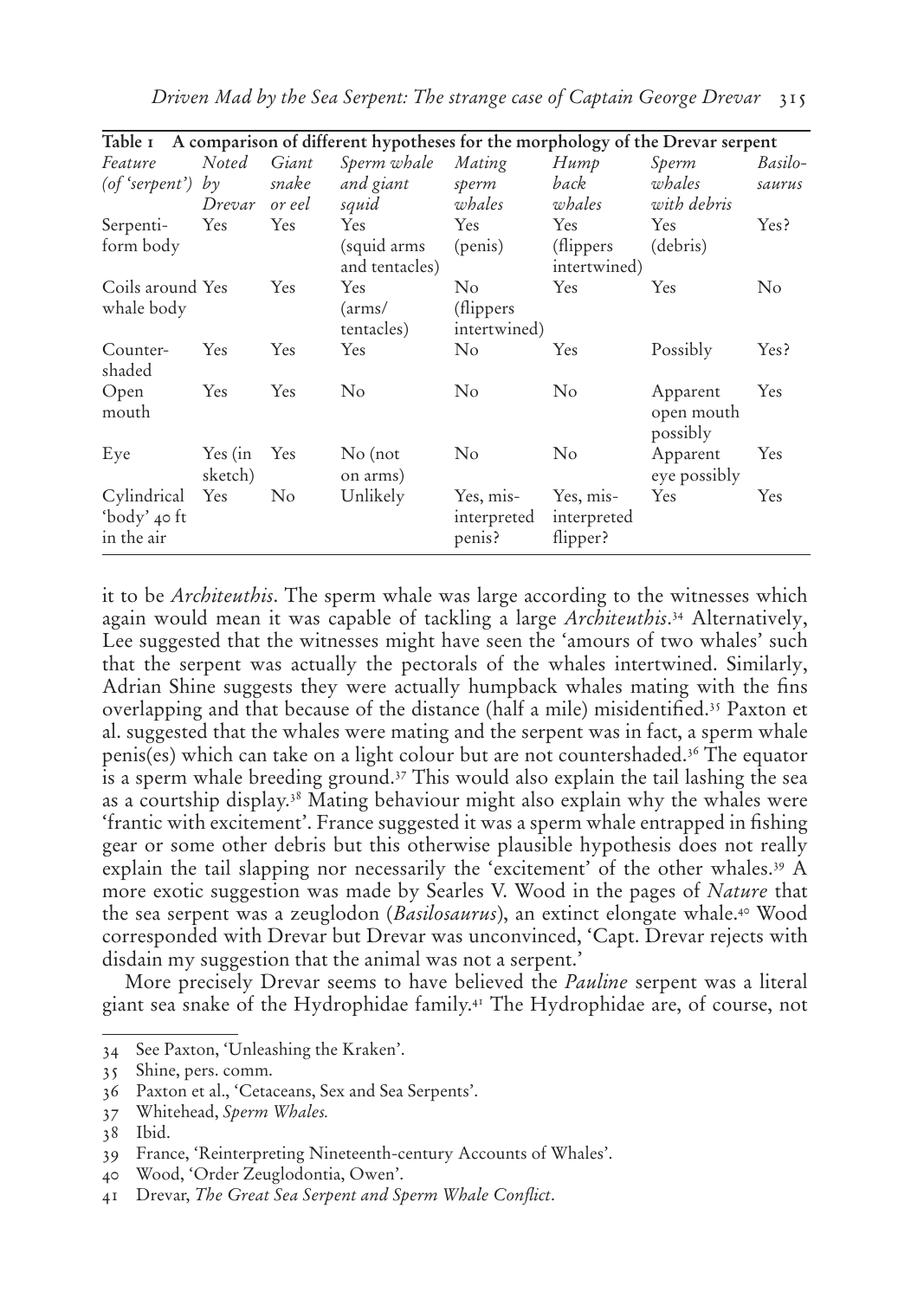constricting snakes but instead poisonous. No constricting serpent could successfully suffocate an animal like a sperm whale whose lungs can collapse. An animal that could stick a 60-foot neck out of the water would have to have a substantial mass of body within the water to prevent tipping over.

Table 1 compares Drevar's descriptions with given explanations. No single known explanation stands out as being comprehensive. Indeed, a giant snake or eel would fit best on purely morphological grounds if we assume Drevar's observations were accurate. However, the *Pauline* account cannot be taken at face value despite the multiple witnesses. The initial serpent was seen at a difference of half a (nautical?) mile, 926 metres, a not insubstantial distance allowing for considerable misinterpretation even through a spyglass. However, the second serpent was seen at 200 yards so the witnesses must have seen something quite unusual. Drevar's interpretation of what was seen must be wrong. An animal that could stick a 40- or 60-foot neck out of the water would have to have a substantial mass of body within the water to prevent the neck tipping over. It would also seem extraordinary that an animal as rare as a sea serpent if it existed, would be seen on three separate occasions by the same vessel. In addition to the inconsistency of the colour of the animal, Landells initially reckoned there were four or five whales, Drevar three. Landells subsequently signed the affidavit that there were three. Some later events, also cast doubt on Drevar's reliability as an eyewitness.

However, the zoological affinities of the sea serpent were of less importance to Drevar than the religious implications. These are made clear in his 1889 booklet where he again explicitly relates the sea serpent to the Leviathan of the book of Job (repeating Landells's comments above) dismissing any theologians who said the Leviathan was a whale. Drevar thought the existence of sea serpents was vindication of scripture and 'I sincerely believe that God for some wise purpose, has been pleased to reveal this greatest wonder of animated nature to me.'42

#### **After the 'Pauline'**

An interview with Drevar in 1888 by the *Australian Star* implies he retired from the sea for a short period after the *Pauline* but then later went to India to command and part-own the *Norfolk* (953 tons).43 In May 1878 he wrote a letter to the *Commercial Gazette* detailing his capture of a striped sea serpent (presumably of the genus  $Hydrophis$ ) off Singapore<sup>44</sup>. Drevar's sea snake specimen(s) would receive prominence later in his career so it is worth considering its (their) origins. Drevar says he had a collection of natural history specimens. In 1889 he states he had collected a serpent off Chittagong and two years later in the Java Sea.45 The latter is clearly the Singapore specimen of 1878 so the Chittagong specimen must have been caught in 1876.46 Drevar later caught another one off Cooktown, Australia in 1886 and sent another retrieved from the stomach of a shark to the Sydney museum in 1887.47

Then the *Norfolk* stranded. An indication of Drevar's priorities at this time was

<sup>42</sup> *Nottingham Evening Post*, 26 Apr. 1881.

<sup>43</sup> *Australian Star*, 23 Jan. 1888.

<sup>44</sup> Reprinted in *Ovens and Murray Advertiser*, 28 Sep. 1878.

<sup>45</sup> Drevar, *The Great Sea Serpent and Sperm Whale Conflict*.

<sup>46</sup> Ibid. and *London Evening Standard*, 14 Aug. 1883.

<sup>47</sup> Drevar, *The Great Sea Serpent and Sperm Whale Conflict*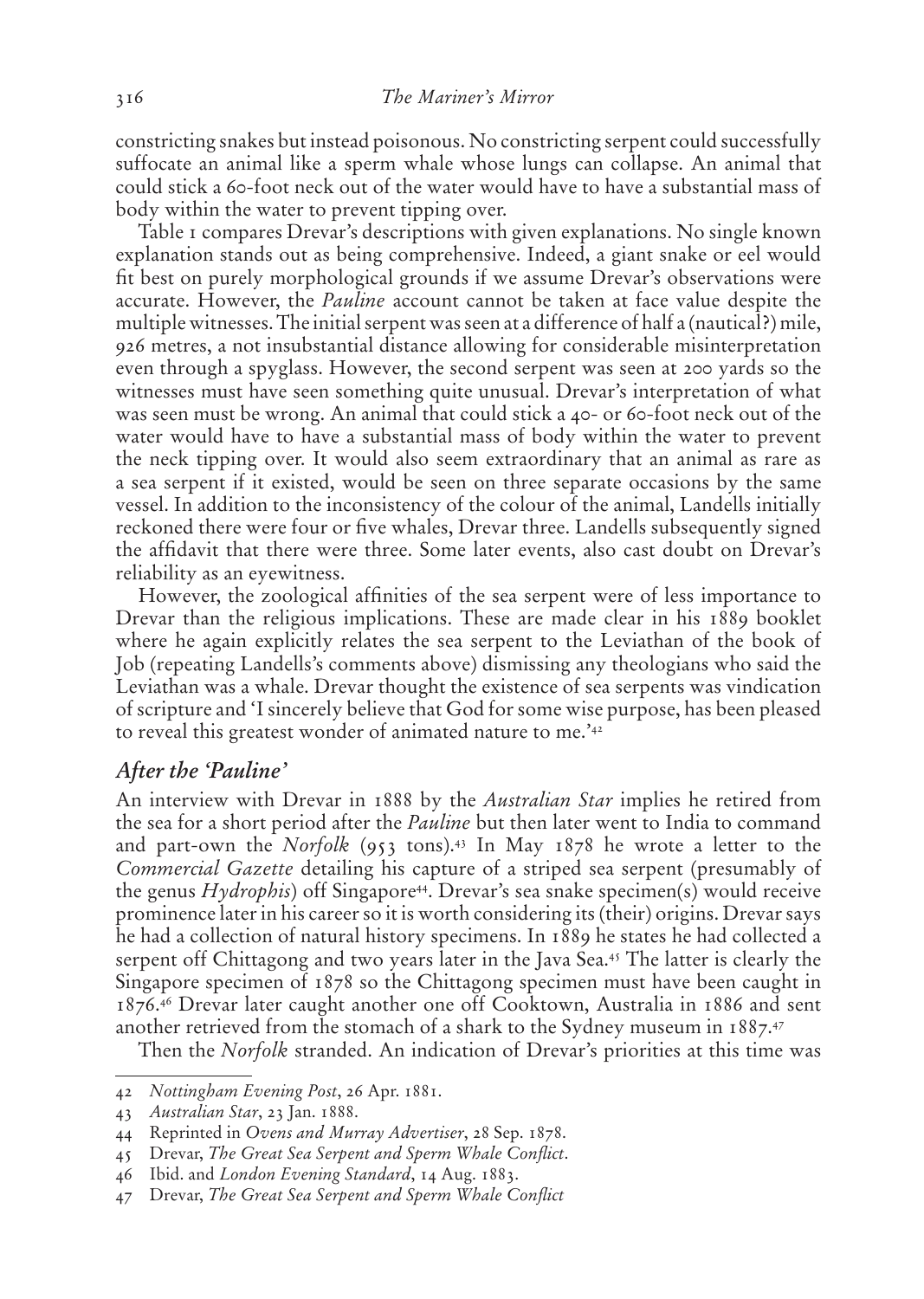his 1889 revelation that he strove to save his specimen of sea serpent from the wreck by the expedient of taking some rum from another nearby wreck on the reef.<sup>48</sup>

The wreck investigation of September 1879 revealed the stranding was due to a combination of unfortunate events. Drevar had determined a course which took the boat straight onto the reef, rather than avoiding it, the ship's cargo of ground nuts somehow blocked the pumps and in order to man the pumps, the lookout was taken from his primary duty, leading to the boat colliding with the reef. The wreck commissioner Rothery clearly stated Drevar along with the second officer (who appeared to have had an alcohol problem) were responsible.49 Drevar's captain's licence was suspended for six months.

It is clear that the outcome of the inquiry caused some considerable stress to Drevar and there must have been some now lost communication between him and Rothery where at some stage Drevar's encounter and belief in a sea serpent was debated.<sup>50</sup> Drevar's belief in the great sea serpent is not alluded to in the commissioner's report so it is unclear in what context and when Rothery had brought up the matter of the sea serpent. Rothery or the wreck commission bureaucracy had also kept the logbook which Drevar seemed to think would have actually absolved him of blame for the wreck of the *Norfolk.* Therefore, motivated by a sense of injustice, desirous of the return of his logbook and hurt by negative allusions to his belief in the sea serpent, Drevar started writing letters to Rothery, as well as the head of maritime affairs at the Board of Trade, Thomas Gray, and for good measure, the colonial secretary, the Earl of Kimberley. The connection of the Earl to the affair is unclear. All three were apparent threats. What was in the letters can only be gleaned from the newspaper reports. In the case of Rothery, the first letter was sent on 25 November 1879 but then he wrote another letter expressing regret seemingly having been advised of intervention by the authorities.<sup>51</sup> However, Drevar then sent more letters to Gray and Rothery on the 31 January 1880 calling Rothery 'an unfeeling brute,<sup>52</sup> and then another where he demanded 'recompense, employment or an asylum'and if his request was not granted, he would 'charge his blood and that of another on the nation that had so cruelly wronged him', and called Rothery a 'modern Jesuit.<sup>53</sup>

Eventually, the police intervened. Drevar (reported in contemporary newspapers as 'Drevor') was first arrested on 12 April 1881 and held on remand,<sup>54</sup> but then had the first hearing at Bow Street magistrates court on the  $25$ th.<sup>55</sup> During his arrest (by Inspector Swanson of Scotland Yard, who would later lead the investigation into Jack the Ripper) he threatened to shoot Rothery while Rothery was sitting in court and then himself. <sup>56</sup> Drevar also bizarrely showed the arresting police a specimen of sea serpent preserved in spirit as well as some pamphlets about the sea serpent

<sup>48</sup> Ibid.

<sup>49</sup> Rothery, 'Norfolk', *Board of Trade Wreck Report,* 119-21.

<sup>50</sup> *London Evening Standard*, 12 Apr. 1881 and *Globe* 28 Apr. 1881.

<sup>51</sup> *Rutland Echo and Leicestershire Advertiser*, 14 May 1881.

<sup>52</sup> Ibid.

<sup>53</sup> *Nottingham Evening Post*, 26 Apr. 1881.

<sup>54</sup> *London Evening Standard*, 12 Apr. 1881.

<sup>55</sup> *The Times*, 26 Apr. 1881 and *Nottinghamshire Guardian,* 29 Apr. 1881.

<sup>56</sup> Wood, *Swanson, The Life and Times of a Victorian Detective*.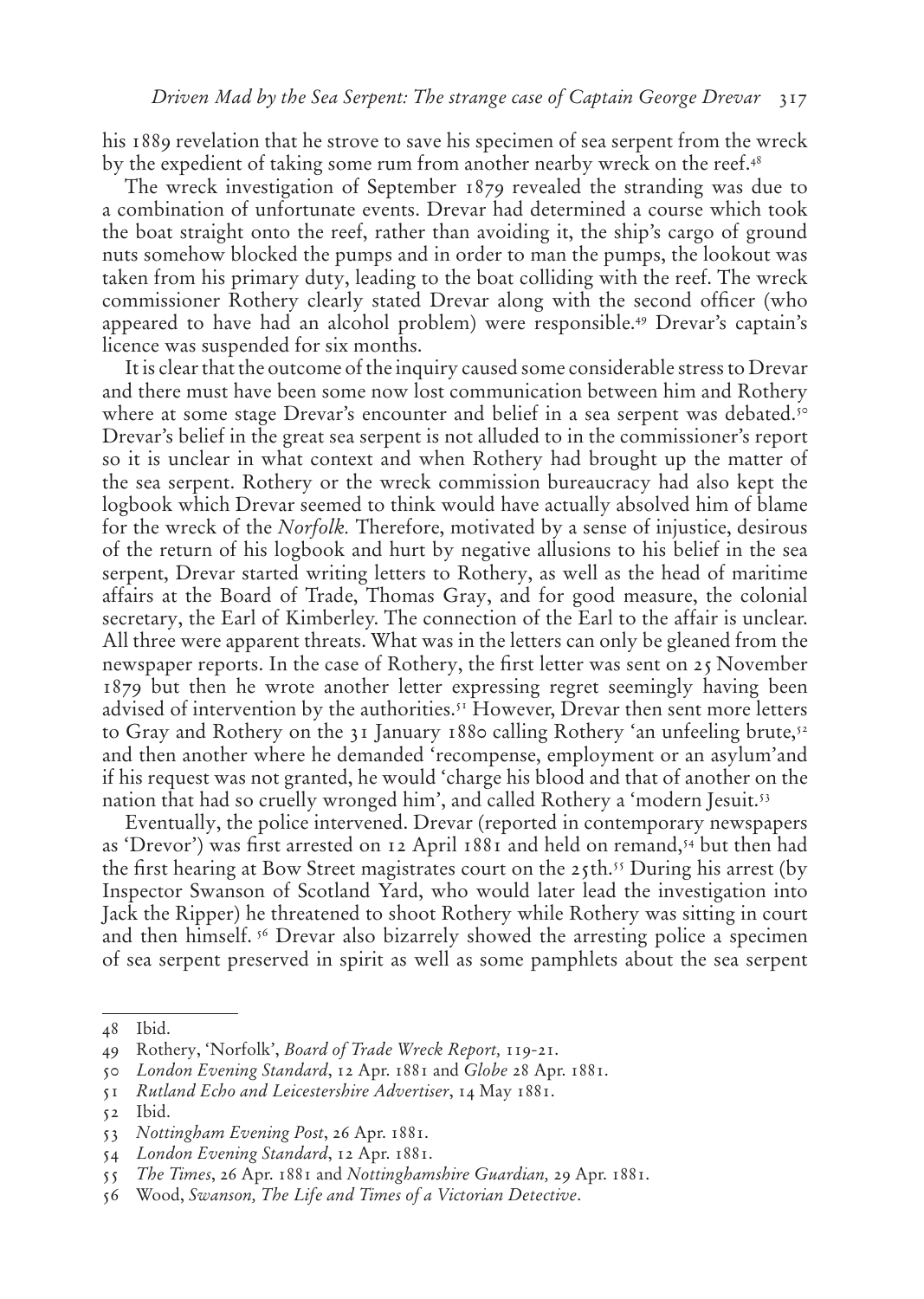presumably similar to his later booklet of 1889.57 The provenance of the serpent was given as off South Africa or the Indian Ocean (which would not contradict the former).58 It was caught in the 'act of swallowing a fish' according to a news report of April 1881.59 This matches his Java Sea/Singapore specimen.

Drevar appears to have been initially charged with two different offences, making threats and libel (to Rothery and the Earl). He was judged to be a monomaniac by the prison doctor on his first arrest but regarded as sane by the time of his trial.<sup>60</sup>

When the 'Sea Serpent Monomaniac' finally came to full trial in May, he pleaded guilty to libel, the charge(s) of threatening behaviour apparently having been dropped for unknown reasons.<sup>61</sup> The defending barrister Mr Mead, admitted a variety of witnesses to Drevar's good character and by way of defence argued that it was Drevar's belief in the existence of the sea serpent and the incredulity with which it was received, the loss of the ship, his sense of injustice over the wreck report and his financial ruination which had led to 'his mind [becoming] temporarily unhinged'. The defence further argued that his intention with the letters was purely to gain publicity to his plight rather than actual intent to inflict harm. With regard to the sea serpent, the defence admitted that while he 'been suffering under a delusion respecting its existence but regards all other matters he was quite sane'.

In sentencing the accused Mr Justice Denman (who commented he had been at college with Rothery!) was sympathetic and accepted that Drevar was previously a person of high character but in threatening the commissioner, who had a 'kind and tender regard for those that came under his jurisdiction', Drevar really had to be punished. So Drevar was sent down for three months, fortunately without hard labour. He was bonded for  $\mathfrak{c}_5$  to leave Rothery alone and another  $\mathfrak{c}_5$  to keep the peace for 12 months.62 The papers were sympathetic. The *Birmingham Mail* stated, 'we certainly think that pity and medical care would be more suited to his case than a sentence of three months imprisonment.'63

#### **After prison**

Details of Drevar's imprisonment are unknown, suffice it to say he was free the following year. However, Drevar's stint in prison did not seem to have immediately lessened his sense of grievance and he came dangerously close to legal trouble again by writing on 18 May 1882 an ill-advised letter to the president of the Board of Trade, Sir Joseph Chamberlain where he makes an implicit threat to end up in court again.64

<sup>57</sup> *Nottingham Evening Post*, 26 Apr. 1881.

<sup>58</sup> *Nottinghamshire Guardian,* 29 Apr. 1881; *The Times*, 26 Apr. 1881.

<sup>59</sup> *Nottinghamshire Guardian,* 29 Apr. 1881

<sup>60</sup> *Rutland Echo and Leicestershire Advertiser*, 14 May 1881.

<sup>61</sup> *Nottinghamshire Guardian,* 29 Apr. 1881.

<sup>62</sup> The National Archives, Kew (hereafter TNA): MT 9/207/M12724/82, G. Drevar, Letter, 1882.

<sup>63</sup> *Eastern Morning News*, 9 May 1881.

<sup>64</sup> TNA: MT 9/207/M12724/82, G. Drevar, Letter, 1882. Punctuation as in the original, ? Indicates unreadable words and (?) indicates my best interpretation of the word.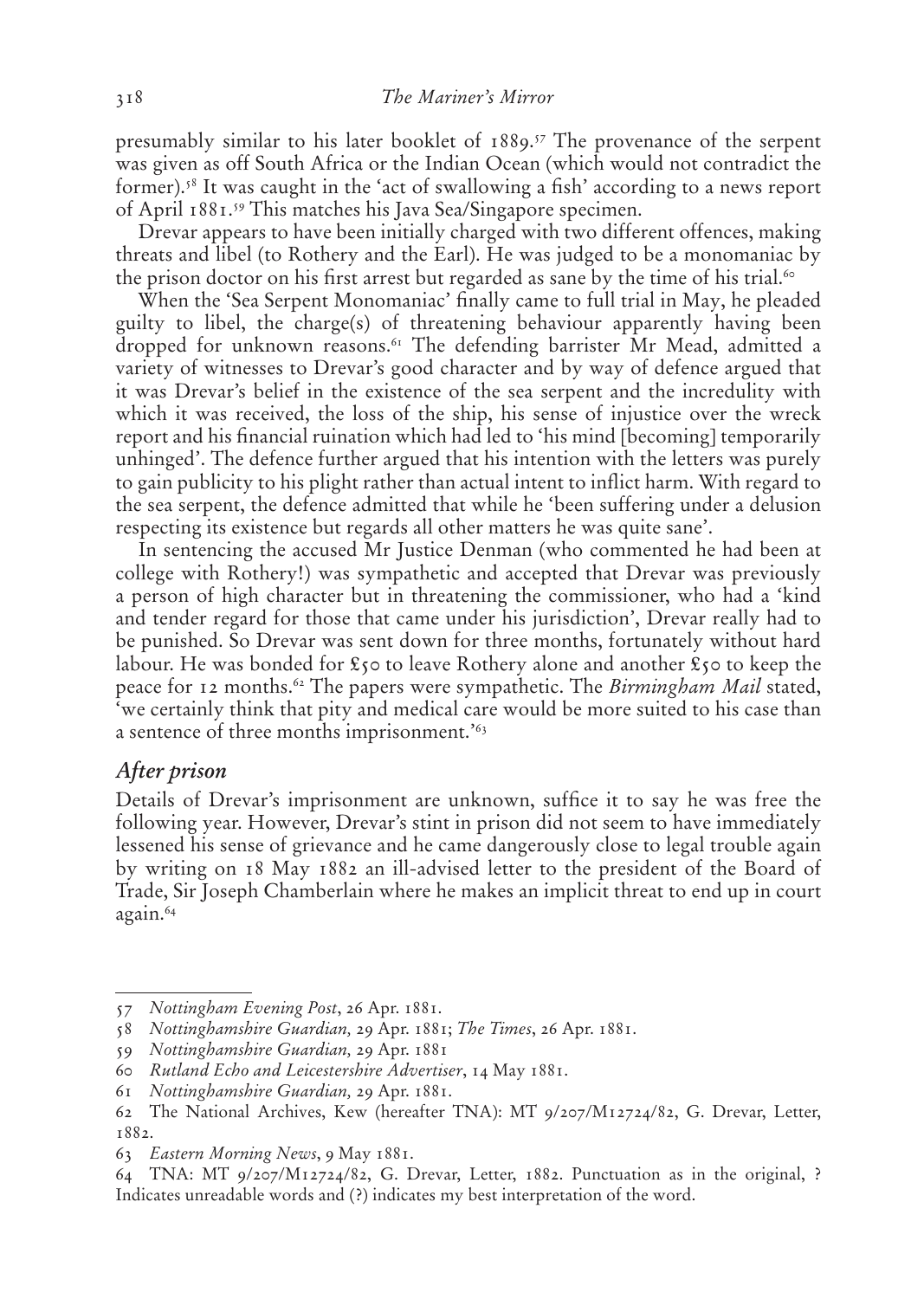Convalescent Home Walton. Weybridge, Surrey

May 18 1882.

Right Hon. J. Chamberlain President of the Board of Trade

#### Sir,

I have been three months in prison and I kept the peace for twelve months as ordered, Thanks to the low, mean contemptable, cunning of Counsel for prosecution and defence I had no trial, The Former taking(?) me with insanity, and the latter pleading guilty, in spite of my instructions and pleading not guilty the day previously in court, I am now one of the most friendless and destitute men in this country, my life ?, my spirit alone unbroken, and I shall never rest while at liberty until I find out why Mr Rothery is allowed to wrong, grossly insult and suspend me for six months while a few months afterwards he highly commends the master of the Hemidall who broke the law respecting shifting boards before he left port, was liable to a heavy fine for so doing, and lost his vessel in consequence of the cargo shifting That vessel was well insured, and the master retained in employment,

I have the printed report(?) of the "Norfolk" investigation with me, and I find the conclusions arrived at by the Commissioner as absurd as his statement that thirty fathoms was the proper(?) ? for tracking(?) a large ship in the English Channel in a fog,

I also find in the report several false statements, first he does not know as to sums for which the [word missing in original] was insured Mr Handton(?) who was owner of the vessel most of the time I was in her, who gave me the command and knew the vessels circumstances, said in court that the vessel was not insured, The Commissioner told him point blanc (sic) he did not believe him, I could also have told him, but did not do so, after that insult to my friend

Secondly seeing that we do not know by whom the enquiry of the longitude was made, and that we have no other evidence on this point, The prosecuting counsel Mr Potter told the court that the figures were those of an Italian or a Frenchman, the Mate was an Italian. And the court had my chart with the position of the ship marked correctly on it, and corresponding with the longitude marked in the log book, Thirdly report says , we are told and the master has not denied it, that three days before the master himself had ordered the second officer to go to the ? and ? the lookout more also, I told Mr Rothery that the log book signed by the witnesses and all of the crew disposed that, as it is there stated all the officers were told that day to keep a good look out for the land, The Commissioner then said it was a cooked up article, and the fact of having all my crew to sign it showed it was so

The report says that the entries in the log book, are of a very suspicious character, this however is not a matter for which this court has any power to punish him. If this is not insult to injury, I do not know what is. All that can be said about the loss of the vessel, is that she was lost through the wilful neglect of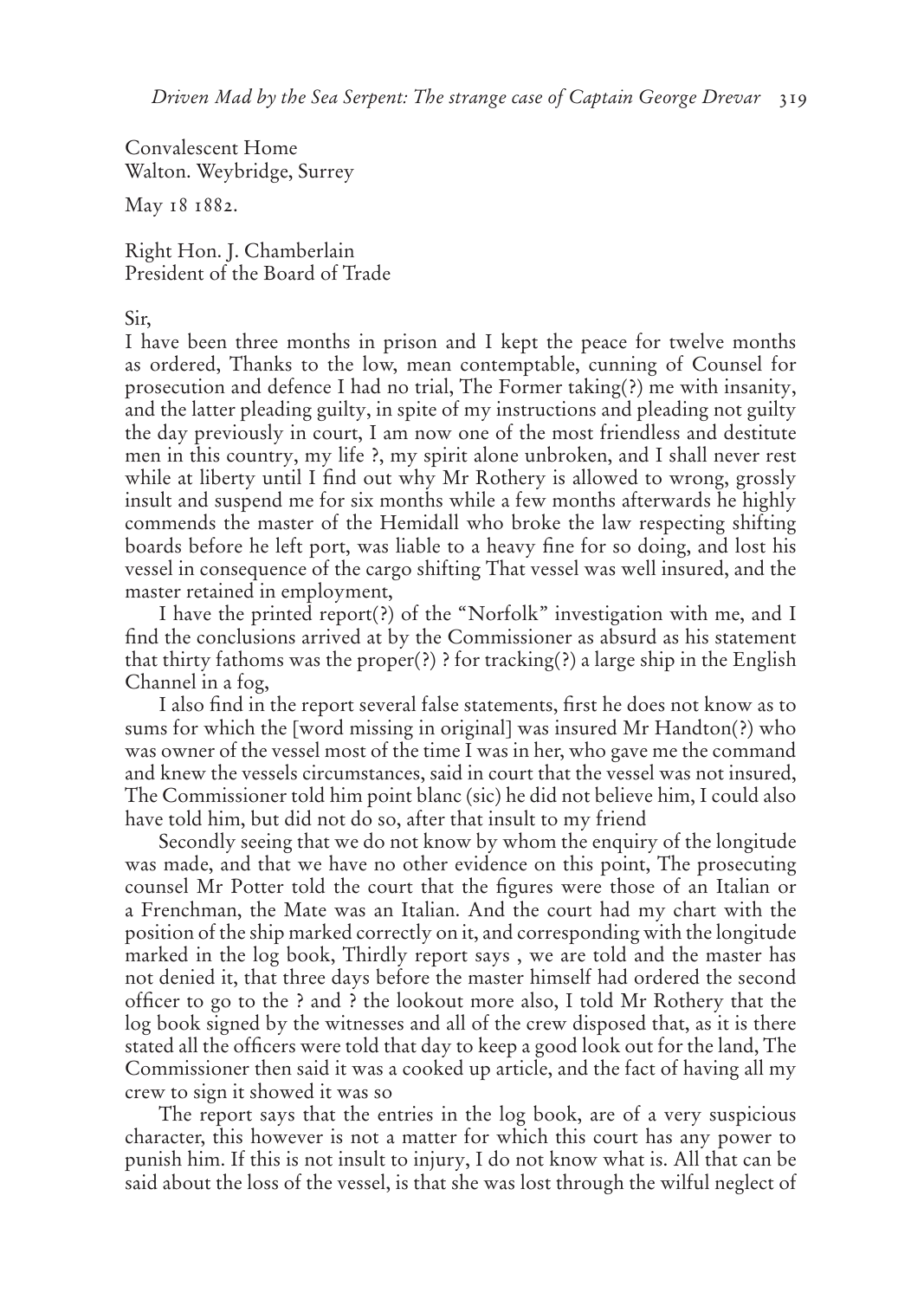the second officer disobeying my last orders to him, And for which I declined to give him a character before he appeared in court, The log book was impounded, and I never could get it although it belonged to me, and provided all things pertaining to the navigation of that vessel,

I now ask that the you would kindly interfere in this matter, Otherwise as the likely(?) course(?) I know is to send printed copies of the letter to some members of parliament and other grandies(?), If all fails I shall be able to tell the courts(?) when next before it, that I used all lawful means to obtain redress, for some of the bitterest(?) wrongs, that an honest, upright, man ever received in this or any other country And although I may end my life in prison and be sacrificed again I will never cease trying(?) for redress. I leave here on the 25 for the 78 Mell street, Oxford street.

I remain Sir Your obedient servant

George Drevar.

The letter made its way to the marine department of the Board of Trade where a memorandum was written by an official who commented, 'Mr Drevar having come out of prison & having kept the peace for 12 months now thinks he is at liberty to abuse Counsel for defence & prosecution at his recent trial.'65 Another comment queried whether he should be allowed to keep his captain's license which presumably had been restored to him.

Drevar was clearly (mentally?) ill at this point. His address in the letter is a convalescent home and an article in *Leisure Hour* the same year describes him as ill.<sup>66</sup> Nevertheless, he demonstrated his sea serpent in talks in London and Brighton.

By 1883 Drevar seems to have recovered somewhat and he attended the Great Fisheries Exhibition held in London in order to demonstrate some lifesaving gear he had invented, as well as displaying his sea snake.<sup> $67$ </sup> It would be difficult to believe he would not have known of zoologist's Henry Lee's participation and sceptical presentation on sea serpents with its giant squid explanation for the initial *Pauline*  sighting.<sup>68</sup> No record of any meeting is known but they did correspond at this time.<sup>69</sup>

By August 1883 an unabashed Drevar was writing letters to the London *Evening Standard* arguing for the existence of the sea serpent mentioning his capture of one from the Java Sea.<sup>70</sup>

#### **Emigration to Australia**

In August 1884 Drevar and his wife Caroline Ann Drevar travelled as passengers from London to Brisbane.71 This voyage onboard the boat *Dorunda*, appears to be mired in controversy because there was a paucity of freshwater between Gravesend and Malta.

<sup>65</sup> TNA: MT 9/207/M12724/82, Memorandum M1724, 1882.

<sup>66</sup> Anon., 'Water Velocipede', 637

<sup>67</sup> Drevar, *The Great Sea Serpent and Sperm Whale Conflict*.

<sup>68</sup> Lee, *Sea Monsters Unmasked.*

<sup>69</sup> Ibid, 423.

<sup>70</sup> *London Evening Standard*, 14 Aug. 1883.

<sup>71</sup> It is not known when they married.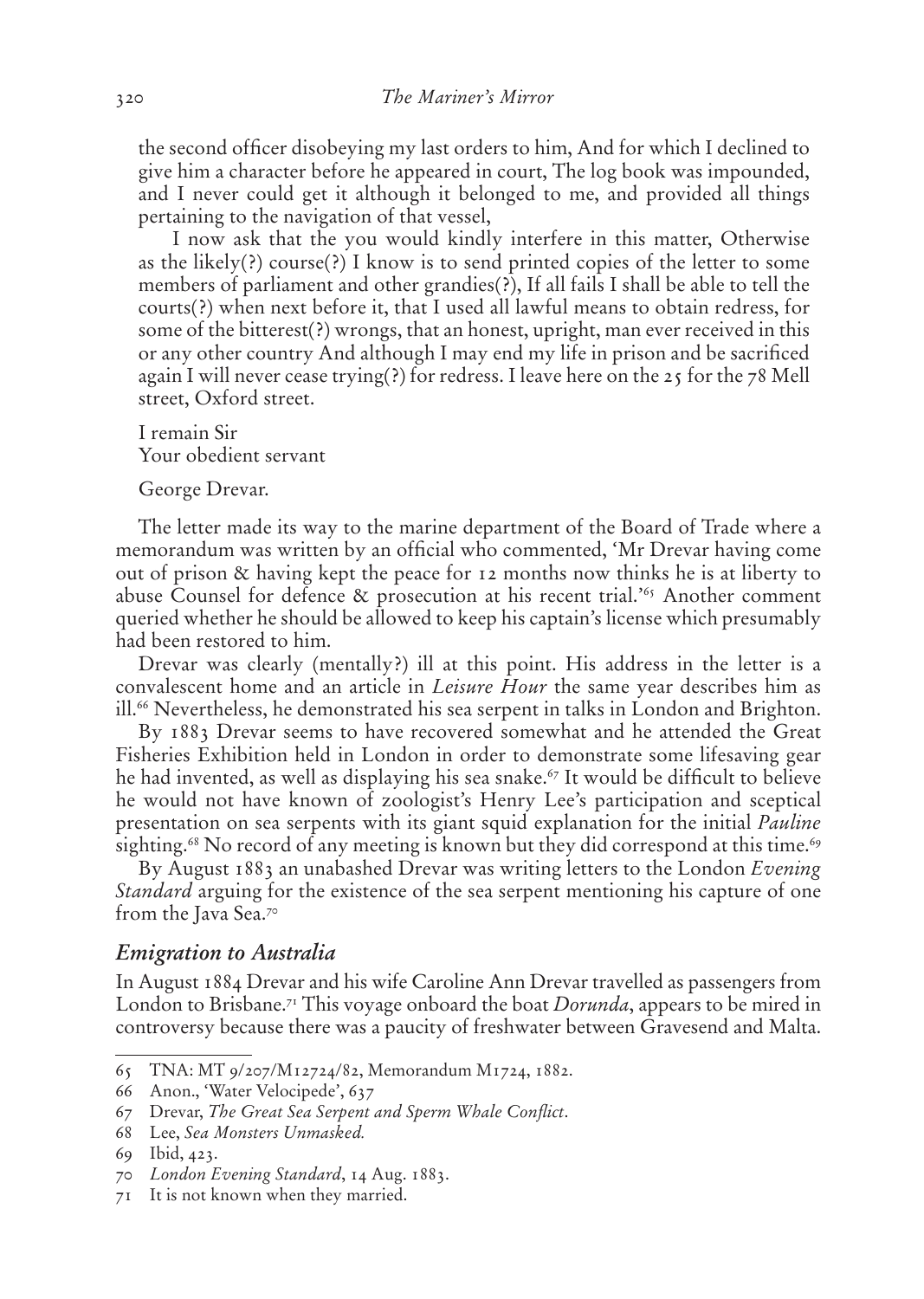Drevar brought a private suit against the captain, A. R. Sayers for being in breach of the Passenger's Act. Although Drewar's complaint was corroborated by another passenger, it was refuted by the ship's doctor. The defendant's lawyer suggested Drevar's suit was motivated by some grievance about the cost of passage. The case was ultimately dismissed. The police magistrate was quoted as saying it was 'completely monstrous that people should bring such cases before the bench'.72 Drevar wrote a subsequent letter to the Brisbane *Telegraph* where he attempted to justify his suit.73

In 1885 Drevar was writing letters from Mackay, Queensland, to local newspapers about the sea serpent. He also tried his hand at poetry and penned some verses about the sinking of the *Margaret* in 1855 published in the *Mackay Mercury and South Kennedy Advertiser.*74 He then appears to have travelled on the *Dorunda* again, as a letter in the *Brisbane Courier* gives his description of monster oyster shells on the 'last homeward trip' from Cooktown, Queensland to London for delivery to the Colonial and Indian exhibition in 1886.75 Presumably Drevar took only part passage to some other Australian port as in July he was in a boat off Cooktown harbour where he caught a sea snake alive and then on 30 July he participated in the search for a wrecked ship.<sup>76</sup>

He then seems to have made his way, along on with his wife, to Sydney, Australia, arriving in December 1887. En route on the steamer *Barcoo,* a large tiger shark was taken and apparently dissected onboard. It contained her pups and some sea snakes which Drevar managed to keep alive for a short time afterwards. In Sydney he was interviewed by the *Australian Star* in 1888 where he gave a detailed, albeit incomplete, account of his life.77

Some time in 1888–9 Drevar became skipper of the *Saucy Lass* which made a trip from Sydney to the Solomon Islands in July before returning as a passenger on the *Edith May* in September. Interesting light is shed on Drevar's reliability as a witness in a correspondence in the *Australian Star* in 1889. The *Saucy Lass* arrived in the Solomons after a massacre of some settlers<sup>78</sup>. Drevar shed some light on the events of the attack after hearing an account from another merchant captain in addition to calling for intervention by the New South Wales authorities. He then spent two 'very pleasant' weeks paddling around the islands in a self-made canoe prior to getting passage to Australia on the *Edith May.* A subsequent correspondent Hubert Jessop attacked the accuracy of the piece and declared, presumably without irony, not knowing Drevar's history, 'I would say his geographical description is very far from right, and, I am afraid, were his calculations at sea one quarter so incorrect he would soon find himself a subject for a Marine Board Enquiry.'79 However, Jessop's actual corrections to Drevar's account seem quite minor given Drevar himself was recounting the events second-hand.

<sup>72</sup> *Brisbane Courier*, 29 Oct. 1884.

<sup>73</sup> *Telegraph,* 30 Oct. 1884.

<sup>74</sup> *Mackay Mercury and South Kennedy Advertiser* 14 Oct. 1885.

<sup>75</sup> *Brisbane Courier,* 20 Feb. 1886.

<sup>76</sup> *Maryborough Chronicle, Wide Bay and Burnett Advertiser,* 29 Jul. 1886; *Brisbane Courier,* 31 Jul. 1886.

<sup>77</sup> *Australian Star*, 23 Jan. 1888.

<sup>78</sup> *Sydney Morning Herald,* 9 Sep. 1889 and *Australian Star*, 11 Sep. 1889.

<sup>79</sup> *Australian Star,* 26 Sep. 1889.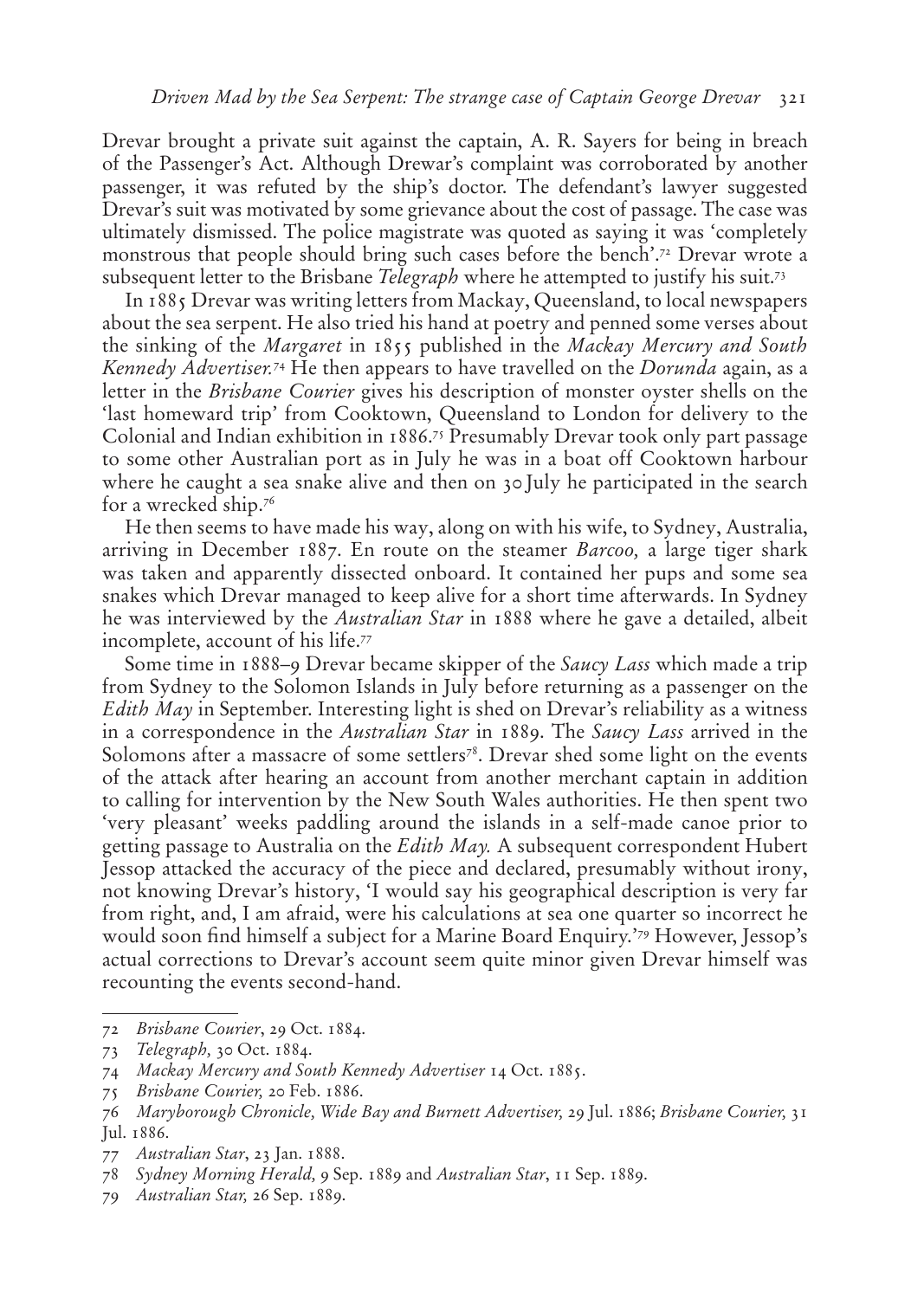In 1889 Drevar published a booklet on the sea serpent possibly a reprint of the 'pamphlets' he showed the police when arrested in 1881. There is evidence that he still believed he had been treated unfairly in 1879, 'I was robbed, wronged and grossly insulted' and 'I made a desperate effort to drag the wrongs to right but failed. I hope some day to say more on the subject' which presumably alludes to the criminal case which is otherwise not mentioned. This was Drevar's last publication on the sea serpent as he died in 1890.<sup>80</sup> He received a flattering obituary in the *Australian Star* (mainly based on the earlier *Australian Star* article of his previous travels) which did not mention his conviction of 1881 or his obsession with sea serpents.<sup>81</sup>

#### **Discussion**

It is perhaps surprising that the life of so colourful a Victorian character as Drevar is not known. Drevar's sea serpent accounts are regarded as classic encounters in marine cryptozoological literature and were well publicized at the time, but his subsequent conviction and obsession with sea snakes seem never to have been mentioned, since 1881.82

Few of the newspapers actually directly connected the Drevor of the Old Bailey trial to the Drevar of the *Pauline* but despite that, the *Pauline* incident seems to have cropped up during the trial. There is no evidence that the trial particularly changed attitudes of newspapers to sea serpents. Sightings continued to be reported in major newspapers but figurative references to sea serpents would often be negative as either tall stories or a simile for the unlikely $83$ .

What does Drevar's biography say about his reliability as a witness? Was Drevar the 'hard headed scotchman' of *The Times*? The fervent Christian who believed his sighting was a vindication of the Leviathan of the bible? Or the unstable individual who issued death threats in 1879–80? The dishonest rogue or genuinely aggrieved passenger who brought the (frivolous?) suit against the captain of the *Dorunda* in 1884? Or the storyteller of 1886–9, whose recollections are at slight variance with other contemporary accounts of the extraordinary events of his life but perhaps no more so than might be expected than the vagaries of memory? His judgement from 1880 to 1881, was clearly impaired but does that mean he was an unreliable witness in 1875? Testimony, agreed by multiple witnesses, was signed in front of a magistrate in 1877. However, those witnesses may have been unduly influenced by their captain. It is noteworthy that Landell's religious commentary is very similar to that of Drevar in his Indian newspaper article of 1877 and in his pamphlet of 1889. Landells also altered his opinion as to the number of whales to that of Drevar's. Despite multiple accounts, multiple witnesses and multiple explanations, it remains still unclear what was actually seen by the crew of the *Pauline.* 

What we can be sure of was the effect on Drevar, perhaps because of prior religious beliefs, he become obsessed and that obsession coupled with the misfortune of shipwreck sent him to the Old Bailey. The *Eastern Morning News* summarized the case thus, 'Captain Drevor was an able man of excellent character, who had many successful voyages until he went wrong on sea-serpents . . . he was a religious man;

<sup>80</sup> *Evening News,* 3 Jan. 1890.

<sup>81</sup> *Australian Star,* 6 Jan. 1890; *Australian Star,* 23 Jan. 1888.

<sup>82</sup> For example, Heuvelmans *In the Wake of the Sea-serpents*.

<sup>83</sup> For example, *The Times*, 17 Oct. 1883, 20 May 1884 and 11 Dec. 1897.